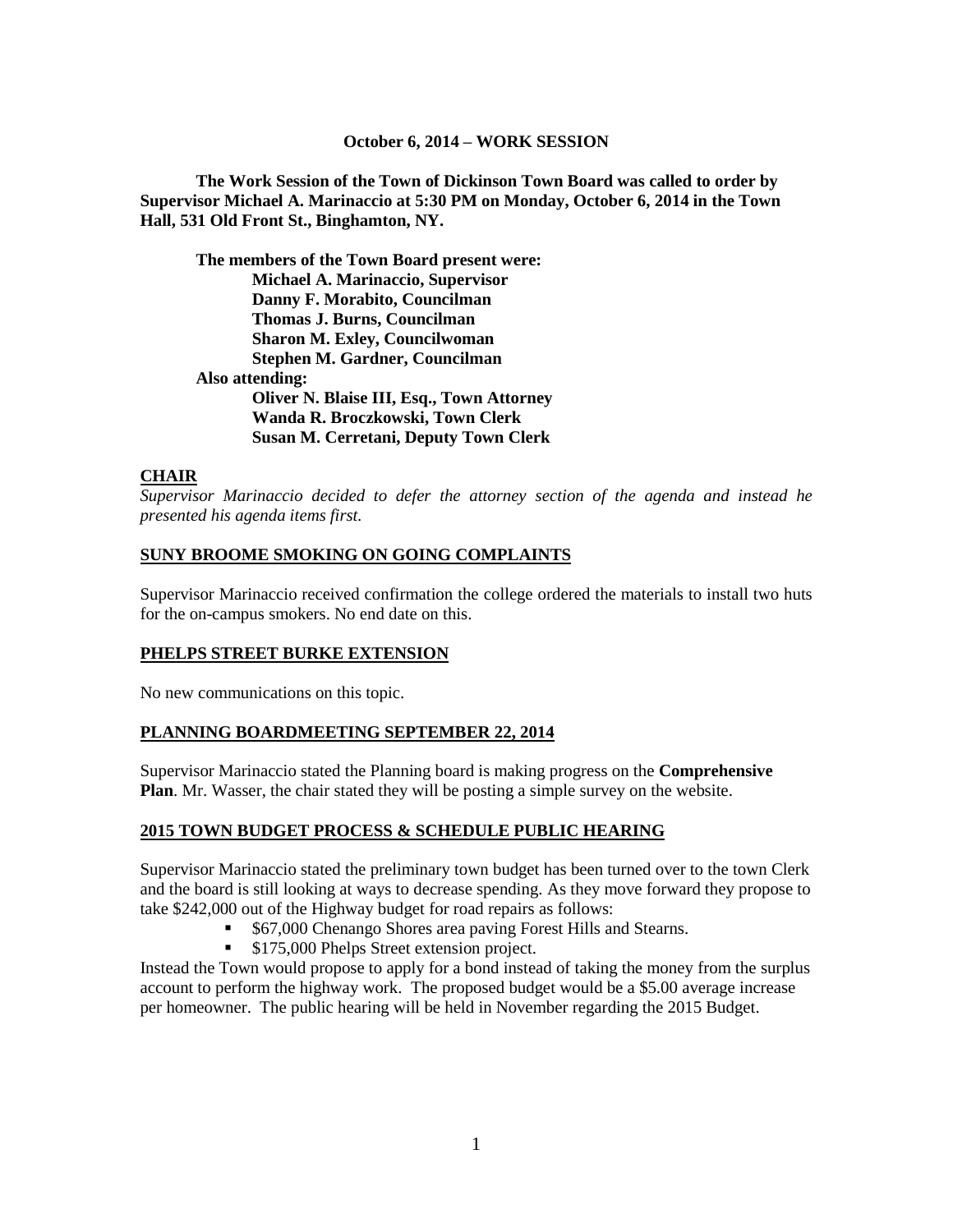## **TOWN OF CHENANGO WATER AND PUBLIC WORKS UPDATE**

Supervisor Marinaccio met with the **Town of Chenango** officials, Don Benjamin of the water department and Supervisor Hal Snopek, regarding the five (5) year water contract which is due to be renewed. There were a series of billing events and letters with differing rates. After the meeting they confirmed the rate will be \$2.57 effective January 1, 2015 and expressed regret over the situation.

In the interim and since this five (5) year term contract is up for renewal, Supervisor Marinaccio and Public Works Commissioner Kie are diligently pursuing options with the **City of Binghamton**. Binghamton has been asking us to purchase more water from them. In the **Chenango** agreement there is a statement that if no water is available, they must notify us if no water can be provided to **Dickinson**. We currently have a three (3)day supply in reserve if this would ever occur. Talks are continuing and will take place to protect our water rates and ensure we have an alternate water source for our residents.

## **PORT DICKINSON PUBLIC WORKS**

The entire **Village of Port Dickinson** public works take over is under review. Their **Public Works Department** encompasses many entities. It would be a major consolidation. Councilman Morabito expressed his concern in regards to consolidation.

## **PHELPS STREET EXTENSION GRANT**

Supervisor Marinaccio spoke to Senator Libous personally and reported the **Phelps Street** extension grant application would be denied as it does not cover infrastructure work. The office stated there is \$50,000 sitting out there for us and we just need to come up with other ideas for use of this grant. We are considering new boilers or automatic doors and need to obtain quotes.

## **ATTORNEY**

## **REVISIONS TO EMPLOYEE HANDBOOK**

Attorney Blaise has been working on the changes and has been discussing same with **Public Works Commissioner Kie**.

### **SALE OF 213 BEVIER STREET**

Attorney Blaise reported there will be a closing within 30 days. Mr. Blaise's partner has been handling this for the final sale to **Robert Terpack of 217 Bevier Street.** Mr. Blaise reported the property violations have all been cleared up.

### **PHELPS STREET BURKE EXTENSION**

No new communications on this topic as Ms. Burke has been traveling again. Attorney Blaise continues to pursue the transfer of the property and Mr. Blaise's partner has been handling this matter.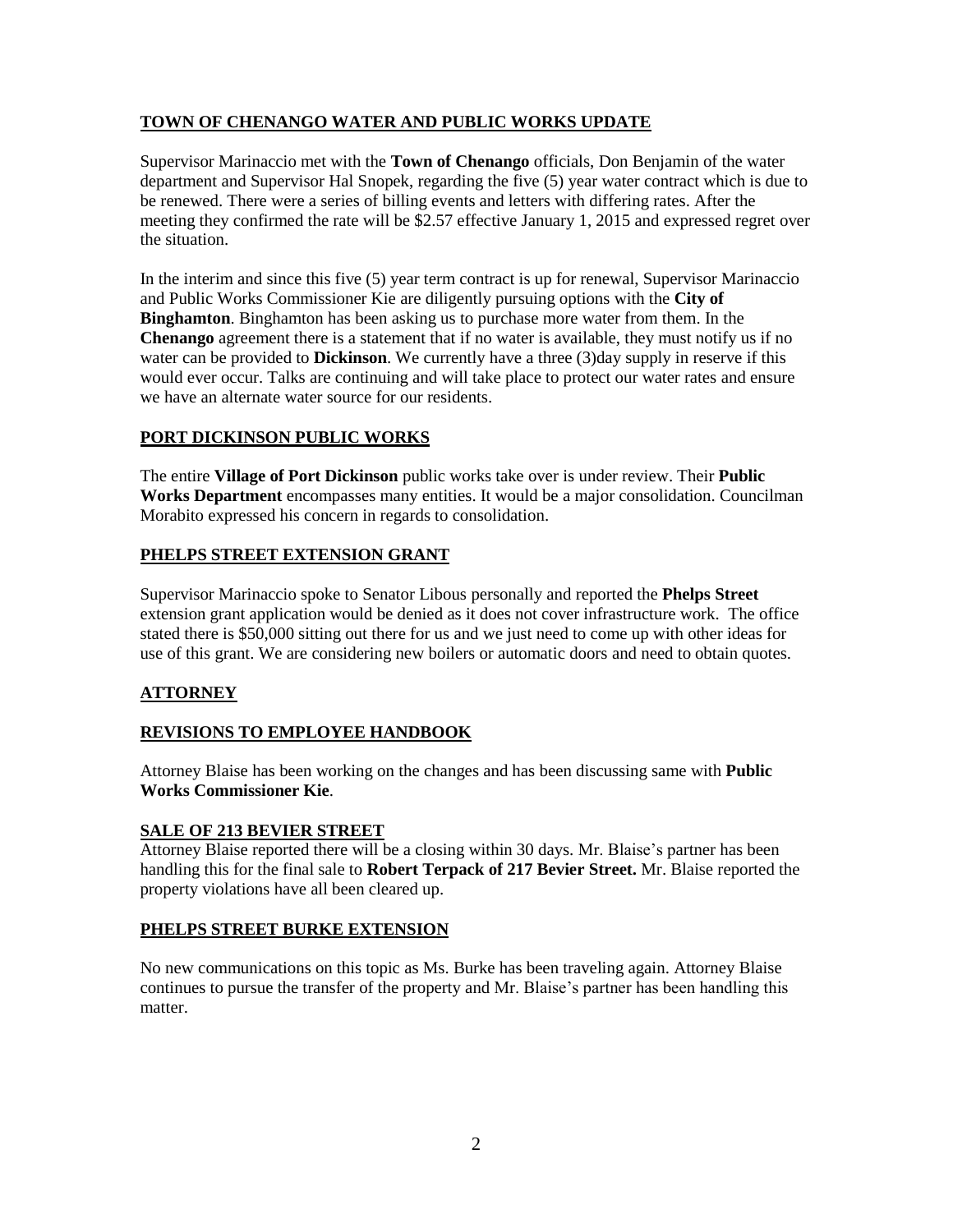## **TIMELINE FOR ALTERATION OF TOWN BOUNDARY TO TRANSFER 932 UPPER FRONT STREET TO TOWN OF CHENANGO**

Attorney Blaise stated in order to get things moving we need to adhere to a specific timing of the events. Mr. Blaise is working with the **Town of Chenango** attorney. Before this we need to adopt a joint resolution and would need to schedule a public hearing within 40 days of being passed.

The Public Hearing will be called on Monday, November  $24<sup>th</sup>$  as a joint meeting at 7:00 with the hearing to begin at 7:05 PM at the **Town of Chenango Town Hall**. This would be the only item on the meeting agenda. Special invitations will be sent to neighboring property owners. A resolution for the joint public hearing will be passed at next week's meeting.

## **VILLAGE OF PORT DICKINSON FIRE DISTRICT #3 CONTRACT SCHEDULE PUBLIC HEARING**

Attorney Blaise stated a public hearing will be held on Monday, November  $3<sup>rd</sup>$  during the Work Session. **Port Dickinson Fire Company** representatives will be in attendance.

# **MICROTEL PROJECT**

Attorney Blaise is waiting to prepare the easement regarding the water and sewer lines. They need to be certain where these lines will be positioned. **Public Works Commissioner Kie** reported the new owners are working on obtaining the necessary permits for the demolition.

### **RECENT CODE ENFORCEMENT PROCEEDINGS**

Attorney Blaise informed us that the **Code Enforcement** officers have been very busy issuing property violations during the month of August of which 8 violations resulted in Court Appearances and one ended up as a conviction. One of Attorney Blaise's associate, Nate Van Why, has been working on these code violation hot spots here in the town.

### **CODE ENFORCEMENT ISSUES AT 9 FOREST HILLS BOULEVARD**

Mr. Blaise stated that **9 Forest Hills Boulevard** is abandoned and currently in bankruptcy proceedings as of May 2014. Since the trustee stated there are no assets the Town cannot submit a claim for the \$6,000 in delinquent water bills.

After a lengthy discussion, the decision was made that **Code Enforcement** Officer Rafferty and Deputy Kie would request permission to enter it so see the condition of the house and report back.

## **PORT DICKINSON COMBINE WITH DICKINSON VITAL STATISTICS**

Attorney Blaise forwarded a document to the Town Clerk in order to satisfy the matter with the office of **New York State Vital Statistics.** The Town Clerk forwarded it and is awaiting the return of the signed document. The town clerk will forward the Resolution to Attorney Blaise once signed by the Port Dickinson Clerk.